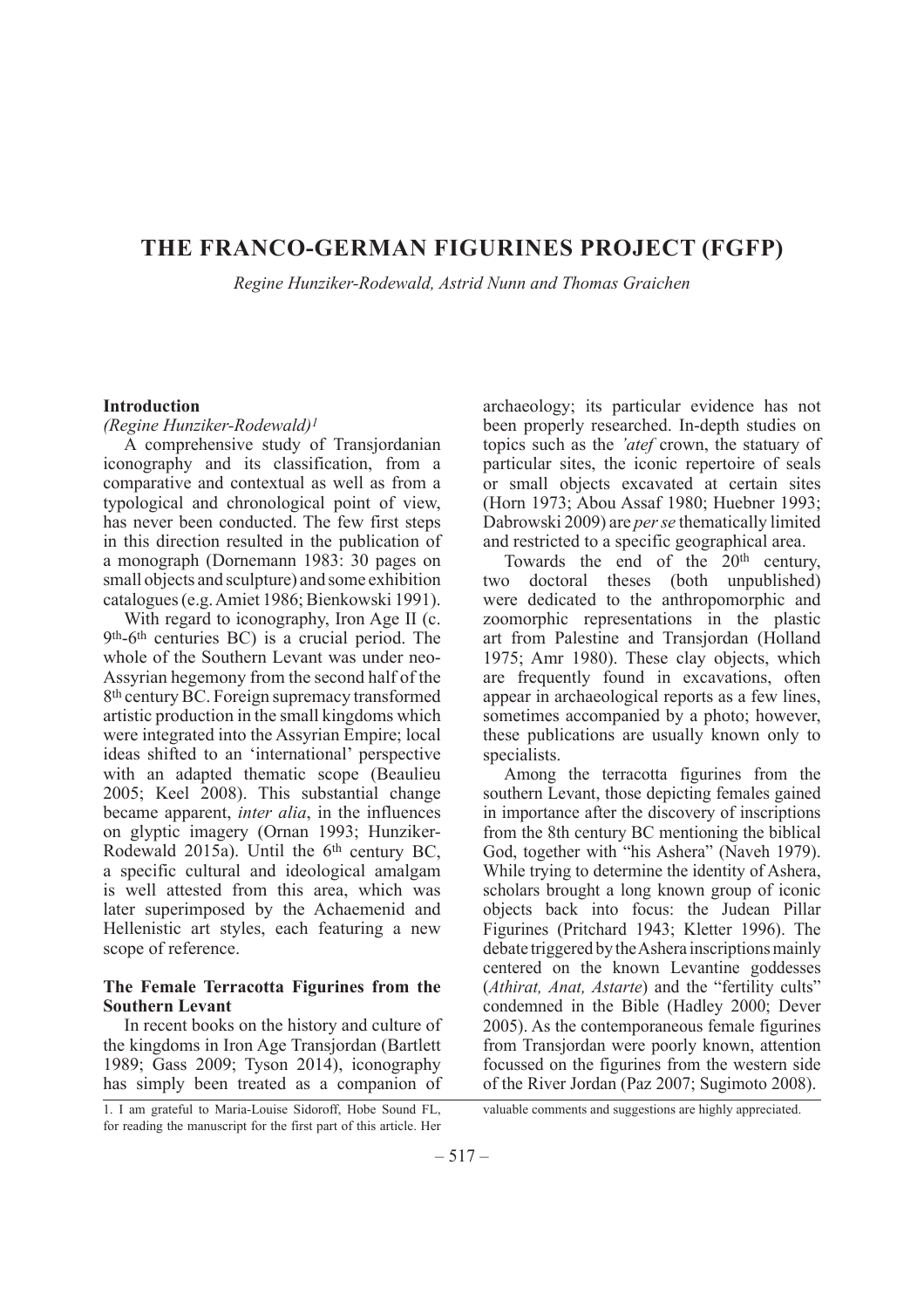#### **The Female Terracotta Figurines from Transjordan**

The female terracotta figurines from Transjordan have many details in common with the western corpus, while at the same time displaying various characteristics of their own (Hunziker-Rodewald 2012). In addition, the eastern figurine corpus is not homogenous; a large variety and significant regional characteristics can be observed.

The assumption that clay figurines, male as well as female, were linked to cultic activities in both the private and the public sector, is supported by the discovery of shrine models (fenestrated or box-shaped) with open fronts, with figurines attached to the façade or at the entrance (Daviau 2008). In addition, the accumulation of objects, primarily female figurines but also ceramic sherds, in an isolated wayside shrine located on a hilltop and enclosed by a temenos wall (Daviau 2012), attests to the connection between figurines and some kind of ritual. The evidence should be compared with other sources from the Levant in order to refine our knowledge of ritual practices performed in Transjordan during Iron Age II. Oral or literary sources are either lost or hidden behind biblical polemics (Hunziker-Rodewald 2016a), and epigraphic sources are still rare. However, the theophoric names for example contain valuable information on ideological and religious practices and conceptions (Albertz 2012; Hunziker-Rodewald 2015a, 2015b).

Artefacts featuring expressions of ritual or cult in Iron Age II Transjordan were exposed to outside influences, and may also attest reactions to these influences (Feldman 2014). The details of the corresponding shared repertoire of imagery and style, and the manner of its adoption, reaction and counter-reaction, still await scientific exploration.

Another major challenge is the definition of the Transjordanian pantheon during the Iron Age. To date, the very few potential references to a goddess in Ammon and Moab remain highly ambiguous (Albertz 2012). Nevertheless, based on old Canaanite traditions, a link between the female figurines and the El cult is conceivable (Hunziker-Rodewald 2015a). Of major importance, and definitely needed, is a systematic comparative analysis of the ensemble of objects associated with female figurines (libation vessels, animal figurines, clay rattles, amulets, lamps etc.).

## **The Franco-German Figurines Project: Campaigns 2012-2014**

The Franco-German Figurines Project (FGFP) is financially supported by the Universities of Strasbourg (France) and Wuerzburg (Germany). Its primary goal is to document the Iron Age female terracotta figurines found in Transjordan, and create a refined typology of these objects. Between spring 2012 and summer 2014, the project team (Regine Hunziker-Rodewald, Astrid Nunn and Thomas Graichen) carried out several preparative and five research sessions in France, Germany, Jordan, the United States and Canada. The team works exclusively on material held in museums, storage facilities and university collections. To date, 423 female terracotta figurines (96% of them fragments) have been registered, and 229 figurines have been documented using a computational photography method (RTI; see below).

For each figurine, the Hunziker-Rodewald/ Nunn/Graichen team records the characteristics (object type, state of preservation, origin, archaeological context, current location, excavation and museum numbers, dimensions, clay quality and color, fabrication technique, painting, detailed description) in searchable files, complimented by plates, photos and geographical and archaeological maps. See Part II of this article, written by Astrid Nunn, for a preliminary evaluation of the data which has been gathered so far, and Part III, written by Thomas Graichen, for the computational photography methodology, called Reflectance Transformation Imaging, which was adopted for the project.

## **The Franco-German Figurines Project: Activities in 2015**

This was a year of preliminary evaluation and publication, technical planning, and identification of further financial resources, which will ensure the continuation of the project. First results were presented at international conferences in the United States, Israel, France, England and Estonia. From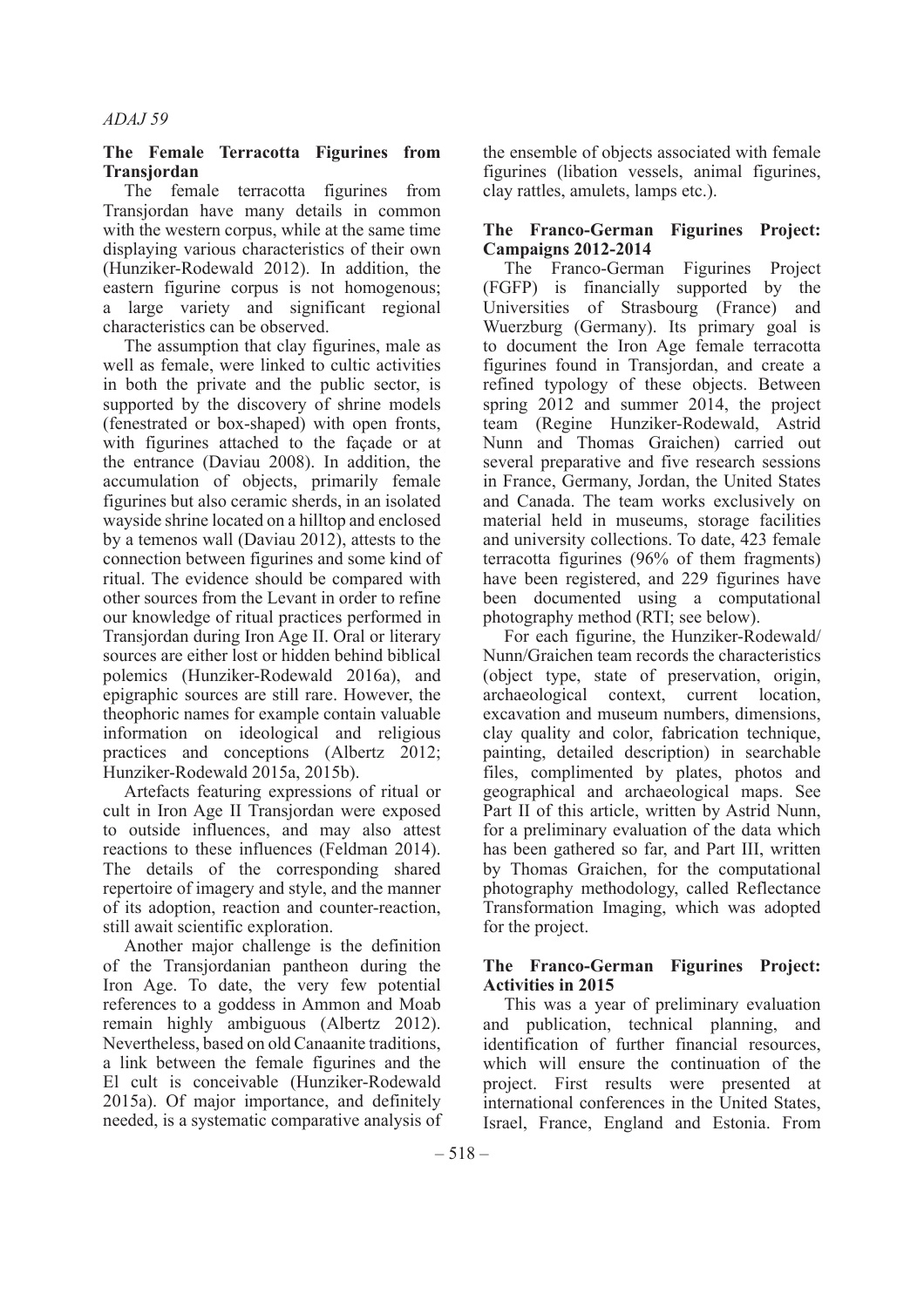

*R. Hunziker-Rodewald et al.: The Franco-German Figurines Project*

*Distribution of Iron Age II female terracotta figurines found in Transjordan.*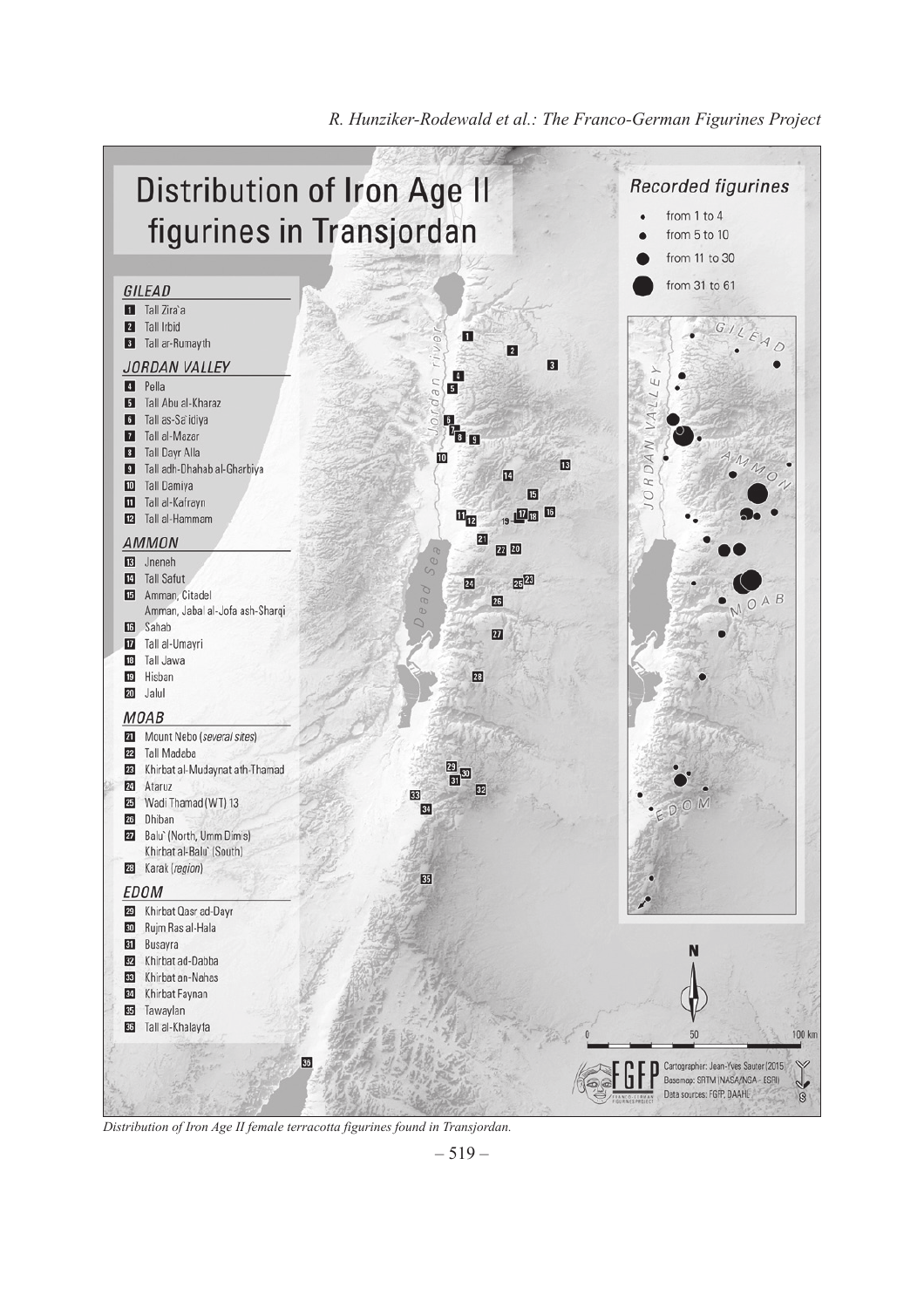April 8 to May 14, 2015, an Experimental Archaeology Workshop, jointly financed by the Franco-German University Saarbruecken and the University of Strasbourg, was undertaken at the University of Strasbourg, France. Its educational and scientific goals were to achieve practical and theoretical insights into raw material processing, kiln construction, tool manufacture, master figurines and mold production, as well as molding and firing procedures. The model for the reconstructed kiln was excavated in Mari (Beyer/Laroche-Traunecker 2006), and the originals for the reproduced figurines were discovered in Syria and on both sides of the River Jordan. The workshop was an FGFP project, directed by two local potters and the ceramic technologist Maria-Louise Sidoroff, who is associated with the Mudayna-Thamad Regional Survey Project in Jordan. The sessions were recorded for a documentary film, which was registered as a candidate for the 2016 French Festival of Research Movies in Vandœuvre-lès-Nancy (https://vimeo.com/150722204).

In June 2015, an International Colloquium on nude female figurines from The Ancient Near East, Egypt, Nubia, Mediterranean and Central Asia (Neolithic  $-3$ <sup>rd</sup> century AD) was also organized at the University of Strasbourg, France. The presentations focused primarily on "Figurines in Context: Archaeological and socio-cultural aspects" and "Interpreting Nude Female Figurines". The accompanying exhibition offered an additional opportunity to examine photos of Mesopotamian figurines provided by the Louvre Museum in Paris, a 3-D animation of an Old Egyptian figurine held by the Institute of Egyptology at Strasbourg University, three RTI presentations of female terracotta figurines held in museums in Jordan (http://www.stephane-ostertag.fr/rti/), the film created during the Strasbourg Experimental Archaeology Workshop, and some of the replicas produced during the workshop. The conference volume is in preparation.

In July 2015, FGFP was selected as one of three pilot projects by the team in charge of realizing the Open Archives Initiative (Archives Ouvertes de la Connaissance [AOC]) at the University of Strasbourg, France. This project will enhance the value of the collected data with an interactive database in French, English and Arabic, including RTI files. FGFP will also develop programs for RTI static images as a replacement for freehand line drawings, virtual reconstructions of original figurines from existing fragments, and virtual reconstitutions of original colours from traces of paint or pigments still detectable on the surface. Excavators for all of the figurines, as well as the Department of Antiquities in Jordan (DoA), will be asked for official permission before the FGFP data is posted on the web.

## **Key Issues Still to Explore**

Further research includes FGFP sessions in Europe and Jordan, in order to complete the RTI files, create the interactive database, and explore the corpus of female terracotta figurines which have been recorded and photographed since 2012 in several archaeological, sociocultural and religious respects. The results of these research activities will be integrated into the database primarily as PDF files, which will be cross-referenced with the photos and other material; our Jordanian colleagues will translate the French and English documents into Arabicto complete the database. A lavishly illustrated monograph, with high quality RTI static images, is envisaged for the second phase.

The following is an incomplete, but progressively evolving list of research procedures which will be performed in the near future:

- Comparative research on the geographical distribution, regional particularities, commercial exchange and import (e.g. from Cyprus, Palestine/Israel/Juda, Phoenicia, Aram, Mesopotamia) of female terracotta figurines, in collaboration with directors of recent excavations in Jordan; creation of geographical maps in collaboration with the AOC team.
- Identification and evaluation of ensembles of objects and pottery excavated in the same loci and squares; creation of archaeological maps in collaboration with the directors of recent excavations in Jordan and the AOC team.
- Specification and adjustment of the dating and relative chronology for regional and transregional types of figurines, in collaboration with directors of recent excavations in Jordan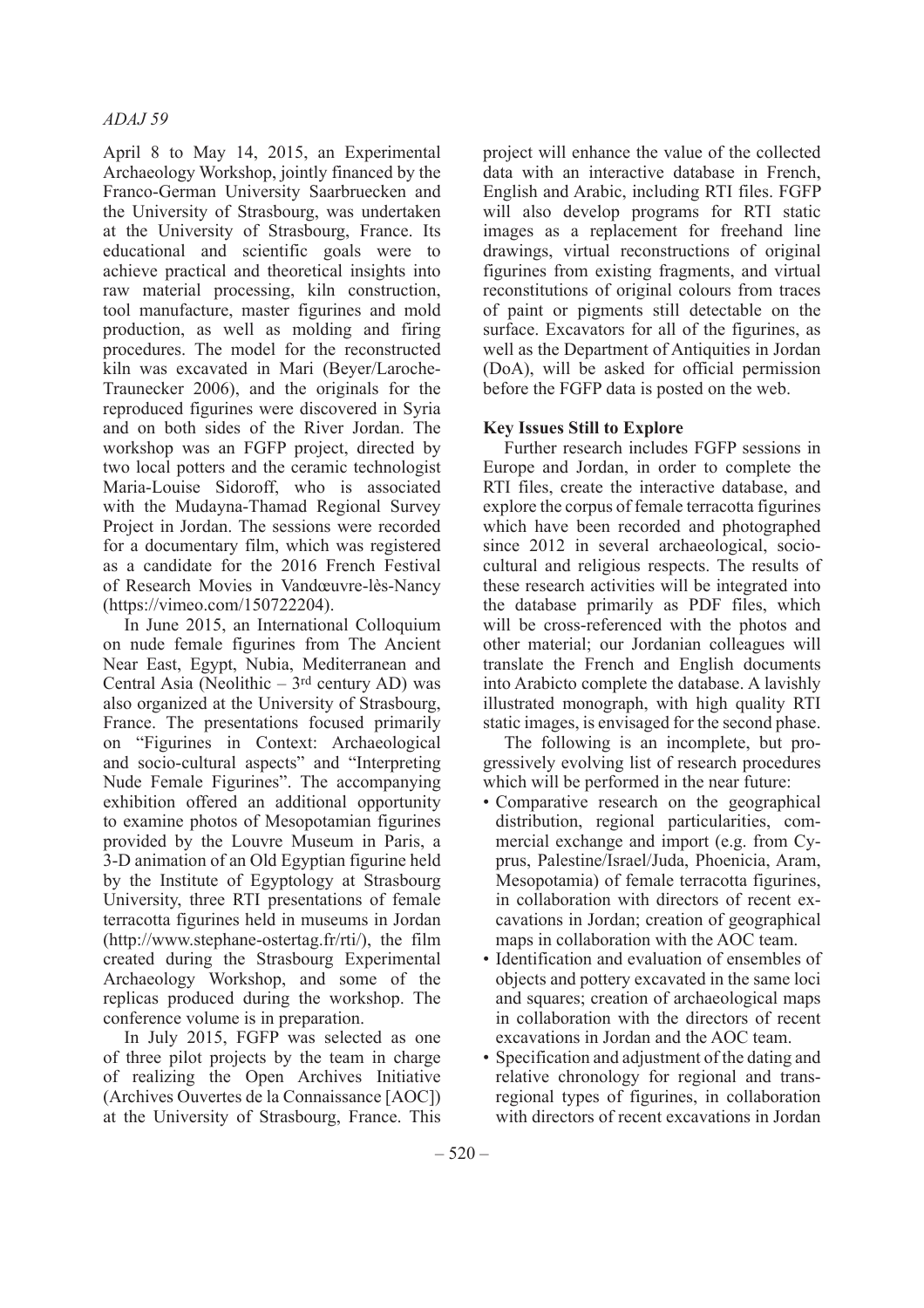and adjacent regions (e.g. the Araba, Jordan Valley, northern Gilead) to the west of the River Jordan.

- Identification of clay texture and analysis of specific paint pigments, compared with painted pottery from the same find spot or site; hypothetical reconstitution of the original appearance of female figurines, in collaboration with experts in ancient ceramics and the AOC team; comparison of all contemporaneous female figurines from the southern Levant.
- Comparative studies of iconographic details: hairdo, headdress, facial features, gesture, musical instruments, jewelry, hand position, dress, baby; comparison with Syro-Palestinian and Egypto-Phoenician representations of females (e.g. on ivories and seals) from the Late Bronze and Iron Ages.
- Comparative ethno-archaeological, sociocultural and anthropological studies for the ritual usage of figurines in societies in the Ancient Near East and Mediterranean region from the Late Bronze Age to the Hellenistic period; research on the relationships between woman-figurine, goddess-figurine, godfigurine and social agency.
- Evaluation of links connecting figurine molds on both sides of the River Jordan (Hunziker-Rodewald 2016b), in collaboration with directors of recent excavations in Jordan and the adjacent regions west of the River Jordan; identification of mold generations by enhanced measuring techniques.
- Creation of a refined typology, building on previous research, e.g. by Holland 1975, Amr 1980, Kletter 1996.
- Iconological analysis and critical examination of proposed identifications for Levantine female figurines, building on existing research, e.g. by Kletter 1996, Daviau 2014, Darby 2014.

## **Significance**

To date, the corpus of female terracotta figurines from Transjordan has never been compiled. Preserved in museums and collections in Jordan, Europe, Canada, Australia and the United States, the 423 female figurines currently known to the FGFP team are distributed over widely dispersed geographic locations. The

publication which includes some of these figurines is of a rather mediocre quality, and some of the earlier articles and reports are not easily accessible. A Franco-German-Canadian collaboration was established in 2014, with Michèle Daviau, who excavated almost 25% of all known Transjordanian female figurines, as an associate member of the FGFP team; this collaboration combines specialized knowledge with practical know how. Furthermore, our ongoing collaboration with the directorate and staff of the DoA, as well as with the directors and curators of local museums and international excavation teams, means our work cannot be overestimated. We have met with a friendly reception and strong support everywhere. For example, in August 2013, we were accompanied by Omar Nofal, a member of staff and DoA representative for three weeks. We hope our work will ensure these figurines will soon be available for ongoing research, not only in Jordan, but also abroad. It goes without saying that the corpus of female figurines from the Iron Age should be extended to include those from the Late Bronze Age, and also by male figurines; but let's take one step after the other!

## **Part II: Geographical Distribution and Archaeological Context**

*(Astrid Nunn)*

Geographical distribution and archaeological context will be discussed in this section, which also includes our latest information.

#### **Historical and Geographical Division of the Territory**

The material has been arranged according to historical provinces. Gilead was situated in the most northern part of Jordan. The "Jordan Valley" was densely settled and extends to the north of Ammon, which roughly begins at the Wādī az-Zarqa. The border between Ammon and Moab was approximately from the northern shore of the Dead Sea, running southeast to the Wādī al-Hasa. The most southern province is Edom, which extends to the Red Sea.

#### **Number of Figurines and Distribution (Table 1)**

This paper is based on the 415 figurines which are currently known to us and whose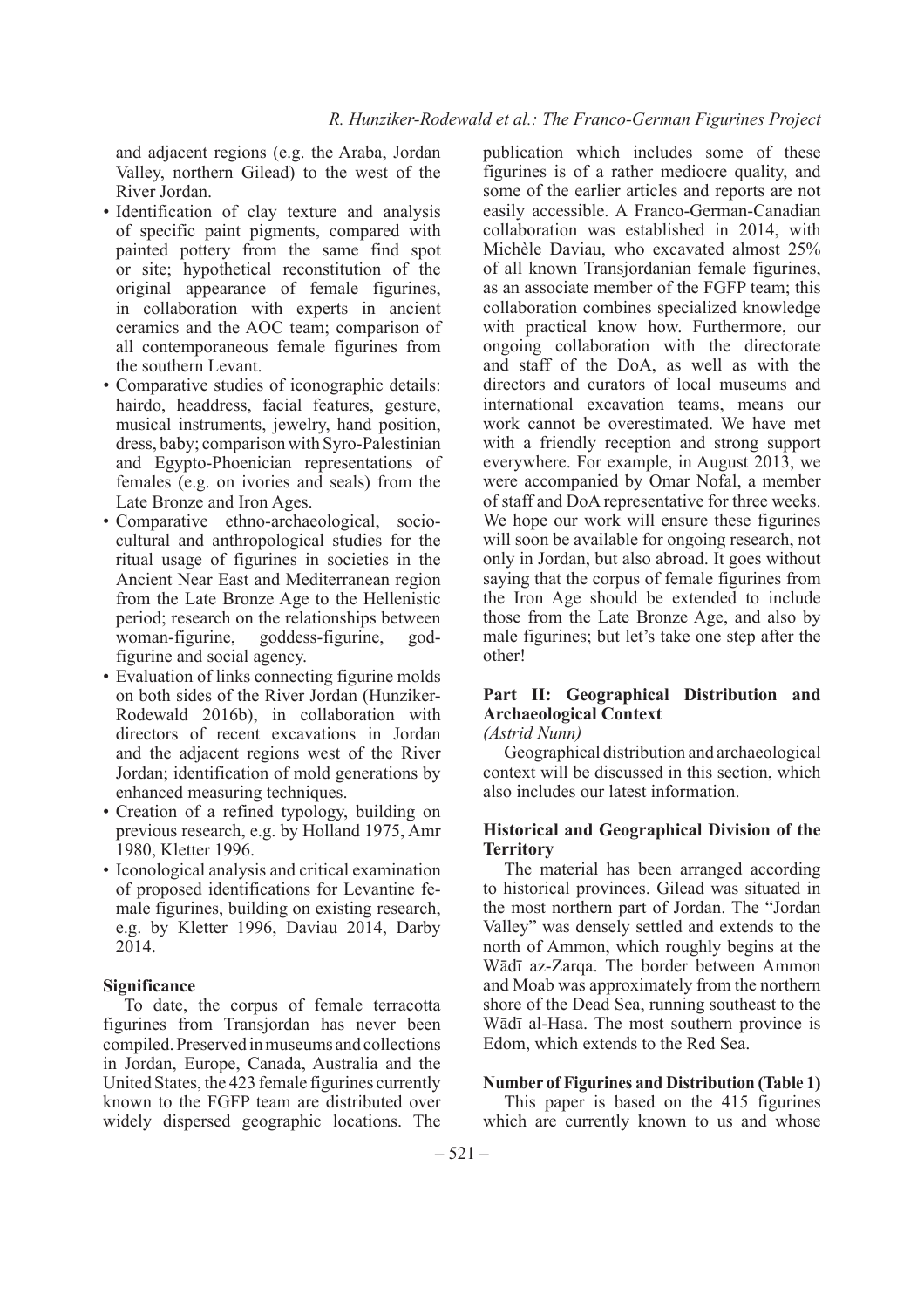| <b>Region</b>                                                                 | <b>Gilead</b>                                                                       | <b>Jordan Valley</b>                                                                                                                                                                                                                                         | Ammon                                                                                                                                                                                                               | Moab                                                                                                                                                                                                                                                                     | Edom                                                                                                                                                                                      |
|-------------------------------------------------------------------------------|-------------------------------------------------------------------------------------|--------------------------------------------------------------------------------------------------------------------------------------------------------------------------------------------------------------------------------------------------------------|---------------------------------------------------------------------------------------------------------------------------------------------------------------------------------------------------------------------|--------------------------------------------------------------------------------------------------------------------------------------------------------------------------------------------------------------------------------------------------------------------------|-------------------------------------------------------------------------------------------------------------------------------------------------------------------------------------------|
| Number of<br>figurines<br>per region                                          | 9                                                                                   | 99                                                                                                                                                                                                                                                           | 140                                                                                                                                                                                                                 | 135                                                                                                                                                                                                                                                                      | 32                                                                                                                                                                                        |
| Number of sites<br>excavated                                                  | $\mathcal{E}$                                                                       | 9                                                                                                                                                                                                                                                            | 8                                                                                                                                                                                                                   |                                                                                                                                                                                                                                                                          | 6                                                                                                                                                                                         |
| Sites recorded                                                                |                                                                                     |                                                                                                                                                                                                                                                              |                                                                                                                                                                                                                     | • Mount Nebo<br>(several sites)<br>• Karak (region)                                                                                                                                                                                                                      | • Khirbat Qasr<br>ad-Dayr •<br>Rujm Ras al-Hala                                                                                                                                           |
| Site names<br>with number<br>of figurines<br>recorded, from<br>north to south | $\bullet$ Tall<br>$Zira$ a: 2<br>• Tall Irbid:2<br>$\bullet$ Tall ar-<br>Rumayth: 5 | • Pella: $6 + 13$ ?<br>• Tall Abu al-<br>Kharaz: 1<br>$\bullet$ Tall as-<br>Sa'idiya: 15<br>· Tall al-Mazar: 9<br>• Tall Dayr Alla: 42<br>• Tall adh-Dhahab<br>al-Gharbiya: 2<br>· Tall Damiya: 7<br>• Tall al-Kafrayn: 1<br>$\bullet$ Tall al-<br>Hammam: 3 | $\bullet$ Jneneh: 1<br>• Tall Safut: 6<br>• Amman, Citadel<br>and Jabal al-Jofa<br>ash-Sharqi: 61<br>$\bullet$ Sahab: 5<br>$\bullet$ Tall al-<br>Umayri: 26<br>• Tall Jawa: 9<br>• Hisban: 1<br>$\bullet$ Jalul: 31 | • Mount Nebo<br>(several sites): 6<br>• Tall Madaba: 15<br>• Khirbat al-<br>Mudaynat ath-<br>Thamad: 42<br>• Ataruz: $1$<br>• Wādī Thamad<br>$(WT)$ 13: 50<br>· Dhiban: 9<br>• Balu' (north,<br>Umm Dimis)<br>and Khirbat al-<br>Balu' (south): 6<br>• Karak (region): 6 | • Khirbat Qasr<br>ad-Dayr: 1<br>· Rujm Ras al-Hala: 1<br>• Busayra: 21<br>• Khirbat ad-Dabba: 2<br>• Khirbat an-Nahas: 1<br>• Khirbat Faynan: 1<br>• Tawaylan: 2<br>• Tall al-Khalayfa: 3 |

**Table 1**: Distribution of Iron I-II Figurines According to Region and Site.

provenance is secured. This number will certainly be amended; some figures may be late Bronze Age (as in Pella), while assignment to a specific gender may not be possible for others. Nevertheless, the current distribution reflects general tendencies, which probably correspond to a historical reality. The number of figurines varies considerably, both between regions and between different sites. The regional distribution ranges from nine figurines in Gilead to 140 in Ammon. Amongst all the sites, Amman with 61 figurines is currently the place of origin of the highest number of figurines. At the other end of the scale, a few places are represented by only one figurine.

Thus, the regions with the largest quantity of figurines are Ammon and Moab, where 275 out of 415 were discovered. There are as many as 374 figurines if we add the Jordan Valley. This area, extending over 70 km from north to south, can be regarded as the core area for this type of female figurine, although we are not yet able to determine possible places of production or distribution patterns.

#### **Contexts for Archaeological Finds**

Further light can be shed on the identity of these women by the information we gain from the archaeological context, including the stratigraphy (this still needs further study) as well as structural features, which may lead to an interpretation of the original architectural environment of the figurines. This latter aspect is discussed here.

The context is "undetermined" for 166 figurines. "Undetermined" comprises several possibilities; either information is missing, the piece has no precise origin (Karak region), or was retrieved from the surface (Tall Dayr Alla, Amman, Khirbat al-Balua'). Moreover, the figurines may indeed have been excavated, but either the figurines were not found in situ (Amman), or the original function of the excavated context is unclear.

Find locations have been divided into five categories for the remaining 249 figurines; these also include the pieces we have not been able to categorise with certainty. Domestic (100 objects); domestic and/or administrative (48 objects); domestic and industrial (24 objects); cultic (62 objects) and funerary (15 objects). Domestic settings are clearly best represented; the combined total for wholly residential, residential/administrative and residential/ manufacturing is approximately 172 pieces  $(100 + 48 + 24)$ .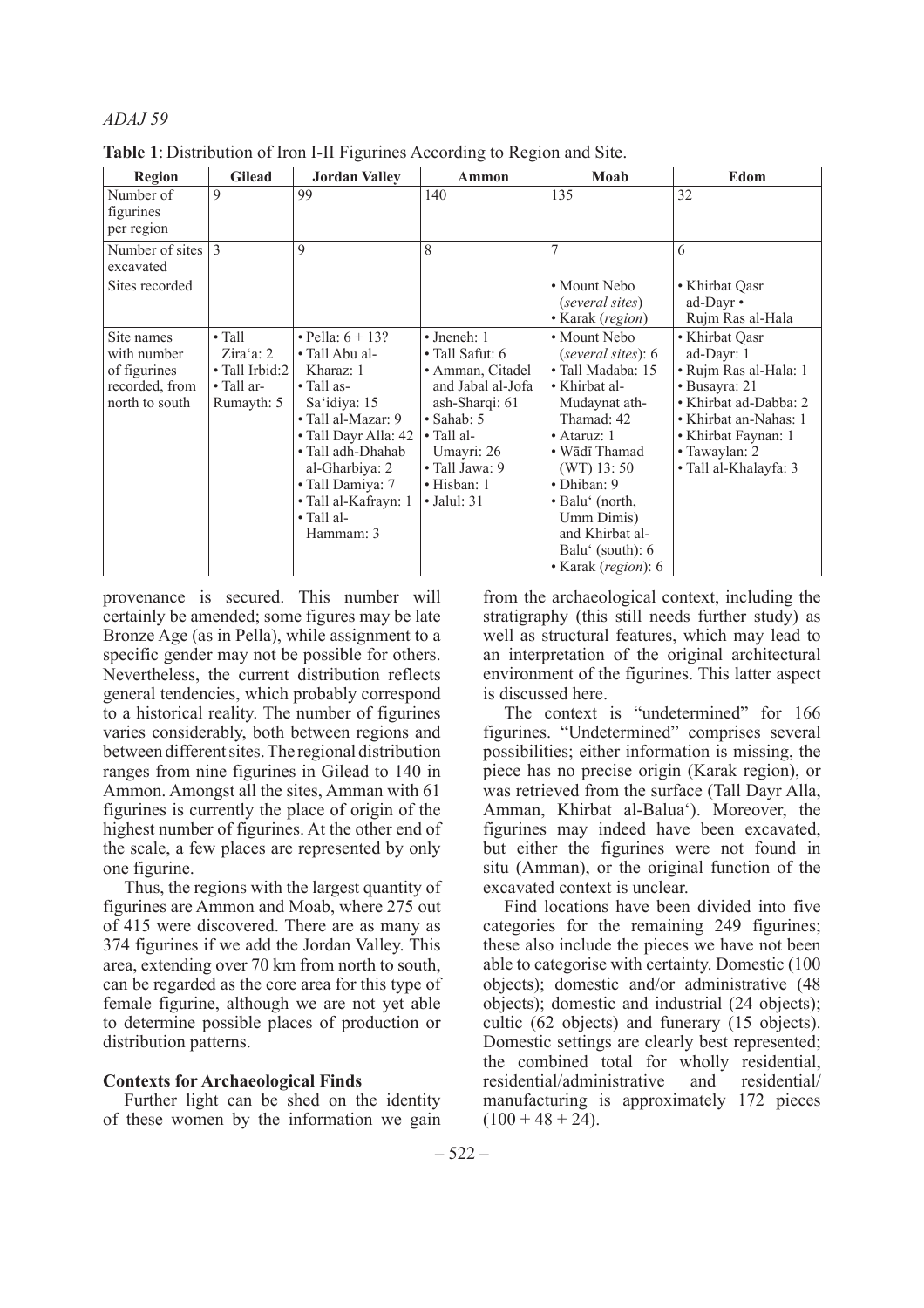Examples now follow for each category. Three significant sites have been chosen for the *domestic* context. In Busayra, 19 of the 21 figurines were found in Area B. Excavations there revealed a sequence of perimeter walls and a number of rectangular structures, with a possible courtyard associated with plaster floors, benches or shelves, storage and cooking; all suggesting a domestic occupation (Bienkowski 2002: 111-147). In Iron Age II Tall Dayr Alla, mostly flimsy structures, courtyards and walls of a single layer mud-brick were found, as well as small, enclosed rooms, which were covered annually with layers of reed. These were erected, destroyed, levelled and rebuilt; therefore, discerning the sequence of construction and destruction is intricate and difficult to follow. Storage rooms, pits and finds hint at mainly agricultural and domestic activity (van der Kooij 2001). Dhiban and Tall al-Mazar both suggest an *administrative* structure with a *domestic aspect*. To date, ten figurines are known from Dhiban, six of which originate from two adjacent rooms (LII and LIIIA) in the "Moabite Palace" in Area L (Routledge 2004: 161-173). The nine figurines from Tall al-Mazar were all found in Field I, where the construction phases of a large building can be followed through all strata. This building may have been an administration centre or a "Palace Fort" according to the excavator, but may also have had a private function (Yassine/van der Steen 2012). Two figurines were uncovered in the rectangular fortress on top of the Lower Tall of Tall as-Sa'idiya (Pritchard 1985).

On Tall Jawa, all buildings have a *domestic and industrial* character, with no buildings or architectural features of explicit religious character found. In Building B204 (Field B), vessels and a modest number of food preparation tools hint at a domestic context. Ovens, large amounts of pottery, spindle whorls, loom weights and grinding tools are characteristic of domestic food preparation and storage, as well as household-level textile production in Buildings B800, B900 and B910 (Field C). B300 (Field E) had cooking areas and food processing tools such as cook pots, craters, bowls, lamps, storage jars and pithoi, strainers, basalt tools, mill stones, querns, pestles, pounders and mortars (Daviau 2002, 2003).

In Khirbat al-Mudaynat ath-Thamad, excavation campaigns revealed a casemate wall with a six-chambered gate and small shrine, where figurines were discovered; however, they were even more numerous in several buildings which were rather industrial in nature. As in Tall Jawa, pounders, grinders and querns, stoppers, polishing stones and slingstones clarified that the function of B200, B 205, B210 and B 400 was the production, manufacture and processing of textiles. Pottery sherds, grinding tools, mortars, millstones and limestone basins all clearly hint at industrial activities such as food processing in buildings B300 and B303 (Daviau *et al.* 2006: 261, 264. Daviau, *et al.* 2008: 348-349).

The *cultic* context of the figurines is noteworthy, in as much as the vast majority of them (49 out of 62) were discovered in the only sanctuary at Wādī Thamad (WT) 13. The architectural remains of this isolated shrine consist of one rectangular structure, surrounded by walls of limestone. As well as clay and limestone figurines, 20 large, hollow male and female statues, together with architectural models, jewellery and more than 25,000 ceramic sherds demonstrate the unusual wealth of the shrine (Daviau 2012). The second most important sanctuary in relation to figurines is located in Khirbat al-Mudaynat ath-Thamad, about three km to the east of Wādī Thamad (WT) 13. Seven figurines were discovered in the main room and an adjacent room (Daviau/Steiner 2000). A *funerary* context is rare. While most of the Amman figurines seem to have been originally used on the citadel, eight were found in two tombs located on Jabal al-Jofa ash-Sharqi, 300 m east of the Roman theatre (Dornemann 1983: 47). Mount Nebo's peak rises around 800 m above sea level, some seven km west of Madaba. Of the several other peaks surrounding Mount Nebo, the two most historically important are Jabal Siyagha on its western spur and, three km to the south east, (Khirbat) al-Mukhayyat. Two tombs dating to the Iron Age were excavated there, one of them with two figurines (Benedettucci 1998).

There may be different archaeological find contexts within one site. Buildings are domestic and industrial as well as religious in Khirbat al-Mudaynat ath-Thamad. In addition to the "Moabite Palace" in Dhiban, one figurine was found in a grave (Tushingham 1972: 115).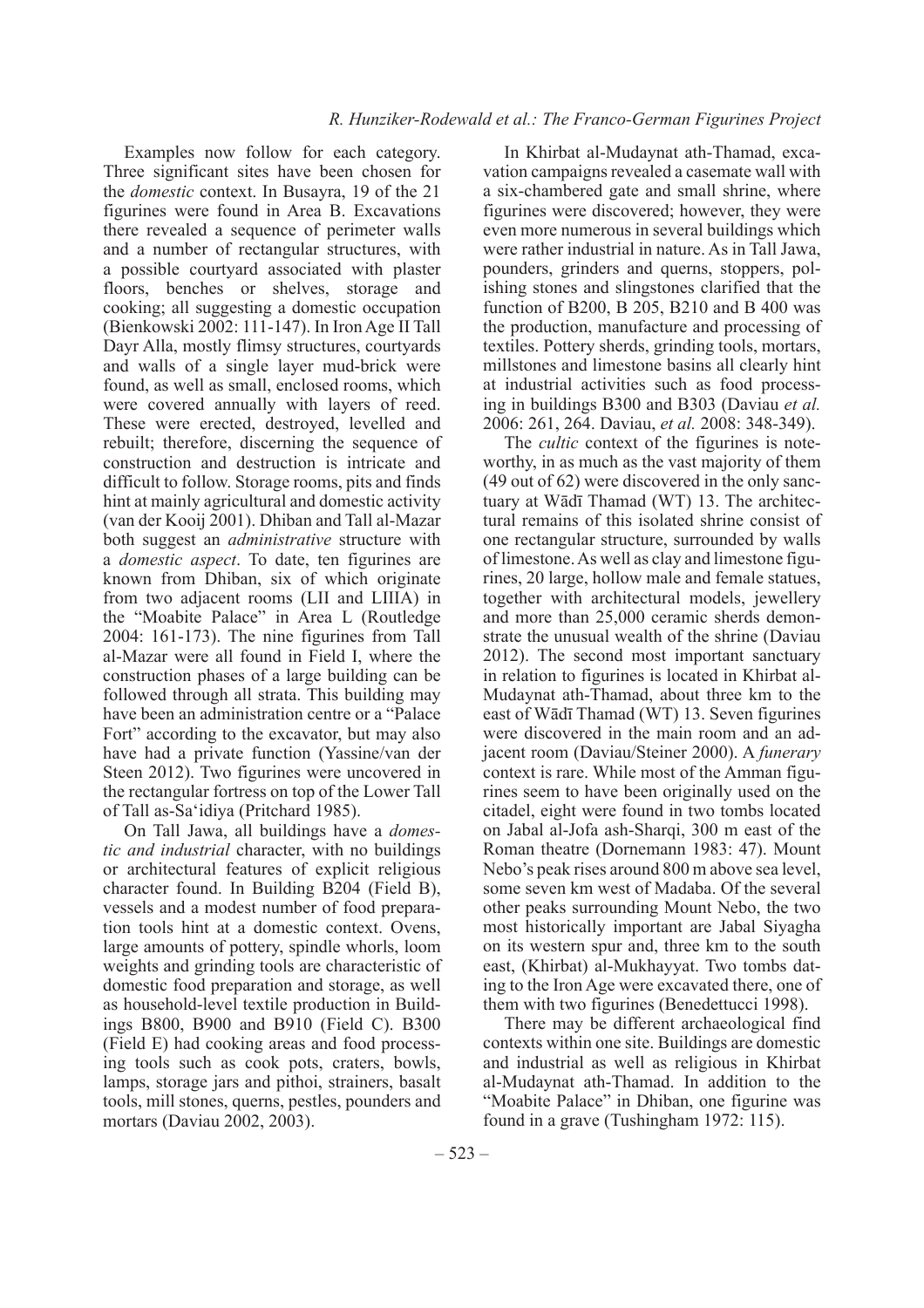#### **Preliminary Conclusion**

The figures presented here lead us to two conclusions, which will probably remain unchallenged by further research. Firstly, the area which includes the Jordan Valley, Ammon and Moab must be regarded as the core area for Iron Age II female figurines; the density of sites not only reflects modern archaeological activity, but also the density of ancient settlement. The second conclusion concerns the context. Many figurines come from an everyday living and working context, be it a palace or a house, while evidence for a cultic context is currently limited to a few sites; amongst these, Wādī Thamad (WT) 13 is by far the most important. According to our present knowledge, only six sites indicate a funerary/tomb context.

## **Part III: The Technical Aspects of Image Acquisition for the FGFP**

*(Thomas Graichen)*

Inherent project limitations and adverse conditions were the main factors defining requirements for documentation methodology. Firstly, we were aware that acquisition time would be limited by departmental working hours; hence, relatively large numbers of objects would have to be captured in a short time frame. Our work would be carried out in various departments, museums and storage facilities; therefore, the dimensions of available workspace would vary. It also meant that ambient light conditions would be unpredictable and for the most part uncontrollable; and as our destinations would probably include rural sites, reliable and constant mains power supply could not be guaranteed either. Considering these factors, the setup had to be simple and able to be deployed quickly, allow for time-efficient acquisition of images, and able to function with or without electricity on site.

After careful consideration, the decision was made to use Reflectance Transformation Imaging (RTI), which produces dense surface data for captured objects, far surpassing

4. Among the most noted collaborators are the Metropolitan

traditional photographs for versatility of output format, and requiring a relatively simple setup. With only a few additions to conventional photographic equipment and slight adjustments to shooting technique, a captured object's surface orientation and reflective properties can be computed per pixel and displayed in conjunction with its color value. This is achieved by examining each pixel's behavior under different known lighting angles, assuming a perfectly diffuse surface and constant lighting temperature, intensity and distance2.

In practice, an object view is captured from a fixed perpendicular position under varying lighting directions, with two or more reflective spheres in the frame (**Fig. 1**). These pictures are then processed by the RTI-Builder (**Fig. 2**). The resulting file can be visualized with an RTI-Viewer (**Fig. 3**); color, topography information and reflective properties can be processed by visualization filters to accentuate certain surface characteristics (**Fig. 4**). This opens up many possibilities for subsequent virtual analysis of the artifacts.

This method has been used with great success in numerous other heritage projects. In one of its earlier forms, it played a crucial role in the discernment of previously undetected inscribed letters on the Antikithera-Mechanism<sup>3</sup>, and has since been adopted by a number of heritage projects4. The latest publicly available version of this technology was released by Cultural Heritage Imaging, a San Francisco based nonprofit organization<sup>5</sup>. Developed in collaboration with Tom Malzbender from HPLabs in Palo Alto, California, the Hemispherical Harmonics Algorithm increased portability of the acquisition setup, while simultaneously improving data accuracy6.

In addition to meeting the requirements imposed by the adverse circumstances mentioned above in relation to data acquisition for our project, files generated using RTI offer significant advantages to photographs and hand drawings. A regular photograph is limited

<sup>2.</sup> See <http://culturalheritageimaging.org/Technologies/RTI/> (accessed Jan 6th 2016) for further details on the theory and practice of RTI-photography.

<sup>3.</sup> See <http://www.antikythera-mechanism.gr/data/ptm/full-resolution-ptm> (accessed Jan 6th 2016) for the full resolution PTMs of the mechanism.

Museum of Art in New York, the Smithsonian Institution, the Staatliche Museen zu Berlin, as well as the British Museum in London. For a full list, please refer to

<sup>5. &</sup>lt;http://culturalheritageimaging.org/About\_Us/Collaborators/> (accessed Jan 6th 2016).

<sup>6. &</sup>lt;http://culturalheritageimaging.org/> (accessed Jan 6th 2016).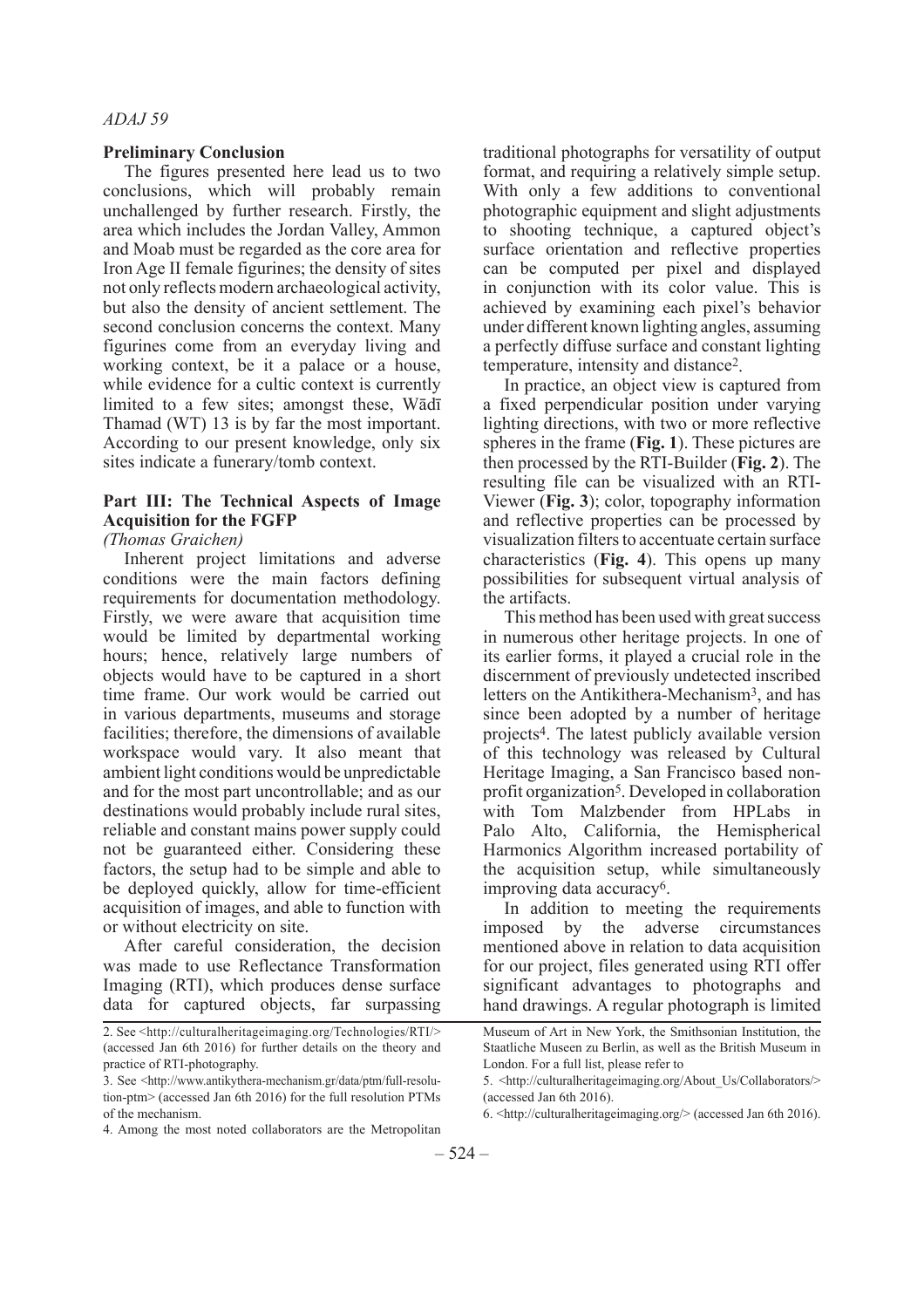# *R. Hunziker-Rodewald et al.: The Franco-German Figurines Project*



*1a. The project's RTI setup; the external flash unit and wireless remotes are not shown. (Photograph: Regine Hunziker-Rodewald).*

*1b. RTI capture setup, from the camera's point of view. The figurine is nested in chemically neutral sand in the center, framed by two or more black reflective spheres (corners), cards for white-balance correction (right, top), and a note with the object's identification number.*

7. <http://culturalheritageimaging.org/What\_We\_Do/Publications/ vast2006/VAST2006\_final.pdf> (accessed Jan 6th 2016). 8. <http://culturalheritageimaging.org/What\_We\_Offer/Down-

The pictures for RTI processing can be acquired either by a light dome (**Fig. 5**) or a hand held light source. A dome setup offers

to a representation of an object under a fixed light cadence. An RTI-file, on the other hand, allows for a seamless dynamic variation of lighting angles. Although between 24 and 60 pictures per object view are needed for reliable computation of the RTI-file7, the shooting itself doesn't factor heavily on the total acquisition time. Since positioning of the object and camera setting remain the same for RTI-capture and classical photography, the total difference in time between the two processes is negligible. When confronted with objects of varying sizes, textures and reflectance properties, RTI can even be more time efficient than traditional photography, since the latter requires, depending on each object's characteristics, adjustments to lighting position, temperature and hardness; all features which can be retroactively emulated within the RTI-Viewer. Since a widely accepted standard practice has yet to be established for object photography in archeological disciplines, photographs of the same archaeological artifact can differ considerably, depending on hardware, shooting technique and circumstances. Drawings can be very detailed and rich in information, especially as a complement to photographs, emphasizing surface characteristics not visible in the latter. Nevertheless, their use as a scientific tool is questionable at best. They are inherently interpretative, and can differ substantially between artists. RTI efficiently captures surface characteristics, which can be processed using an array of visualization filters, thus facilitating the discernment of color and topography features. This largely eliminates the need for interpretative feature accentuation via drawings. It even offers benefits compared to naked eye examination of the actual object, where many features can go unnoticed, even under magnification and varying light cadence. From a digital heritage point of view, the RTI-Builder and the produced file format comply with the standards for digital files and methods defined by nestor<sup>8</sup>.

loads/RTI\_Hlt\_Capture\_Guide\_v2\_0.pdf> p. 30. (accessed Jan 6th 2016).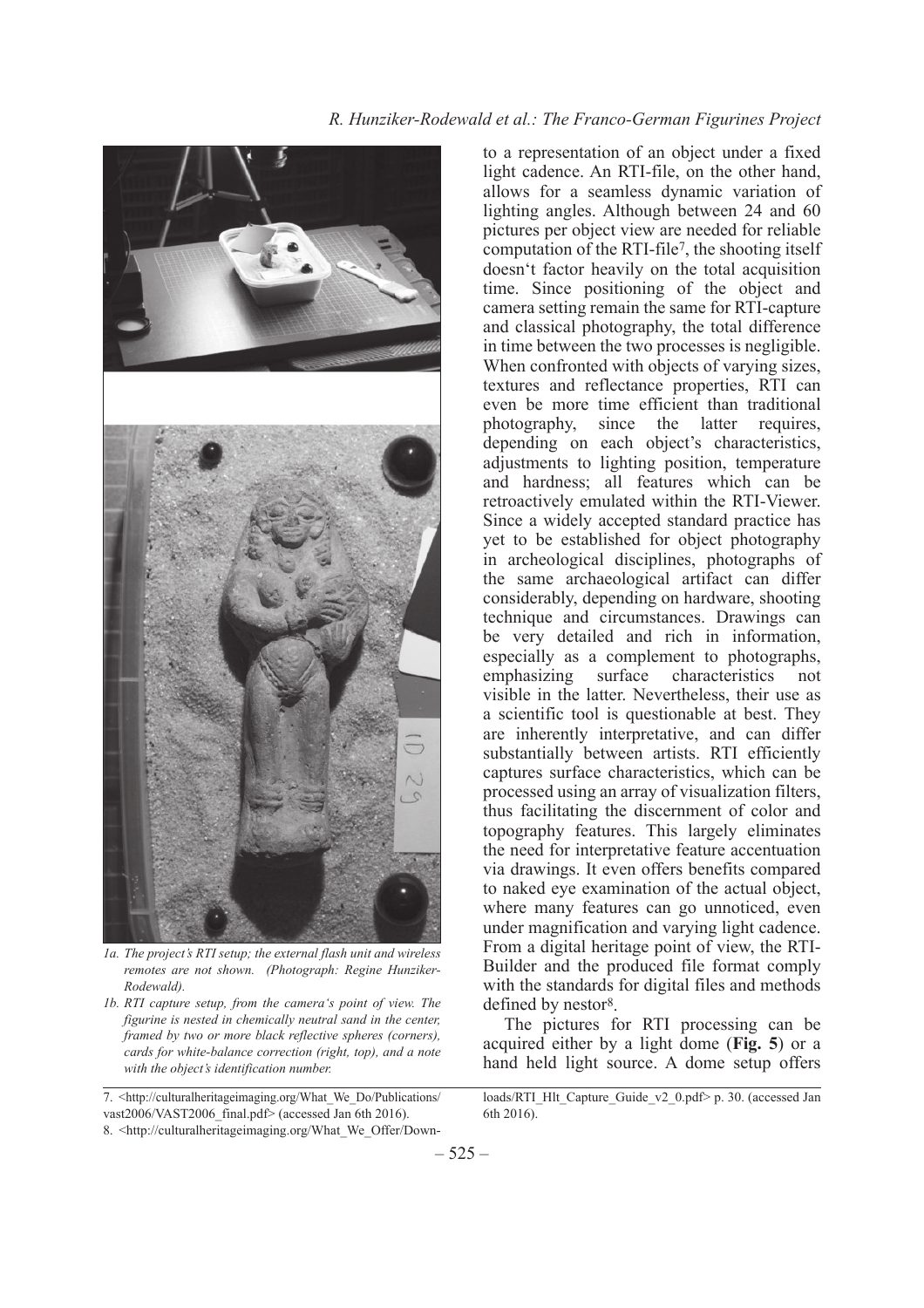

*2. A screenshot of one of the post processing steps inside the RTI Builder.*



*3. The finished file loaded, as displayed by the RTI Viewer. The lighting angle can be manipulated using the virtual trackball (top, right), and a collection of visualization filters can be accessed via a drop-down menu (middle, right).*



*5. An RTI-dome with 64 flash units (*http://ewic.bcs.org/upload/ pdf/ewic\_ev11\_s8paper4.pdf*. accessed Jan 6th 2016).*

some benefits in terms of faster and less tedious acquisition, and therefore potentially more images per view, which in turn can increase data precision9. However, those benefits come at a cost. Since commercial solutions are not

9. <http://vcg.isti.cnr.it/Publications/2006/DCCS06/Dellepiane\_ et\_al\_High\_quality\_PTM.pdf> (accessed Jan 6th 2016).



*4. An overview of the surface characteristics discernible through RTI-data. From top to bottom: color, surface orientation, topography (extrapolated from surface orientation) and reflectance.*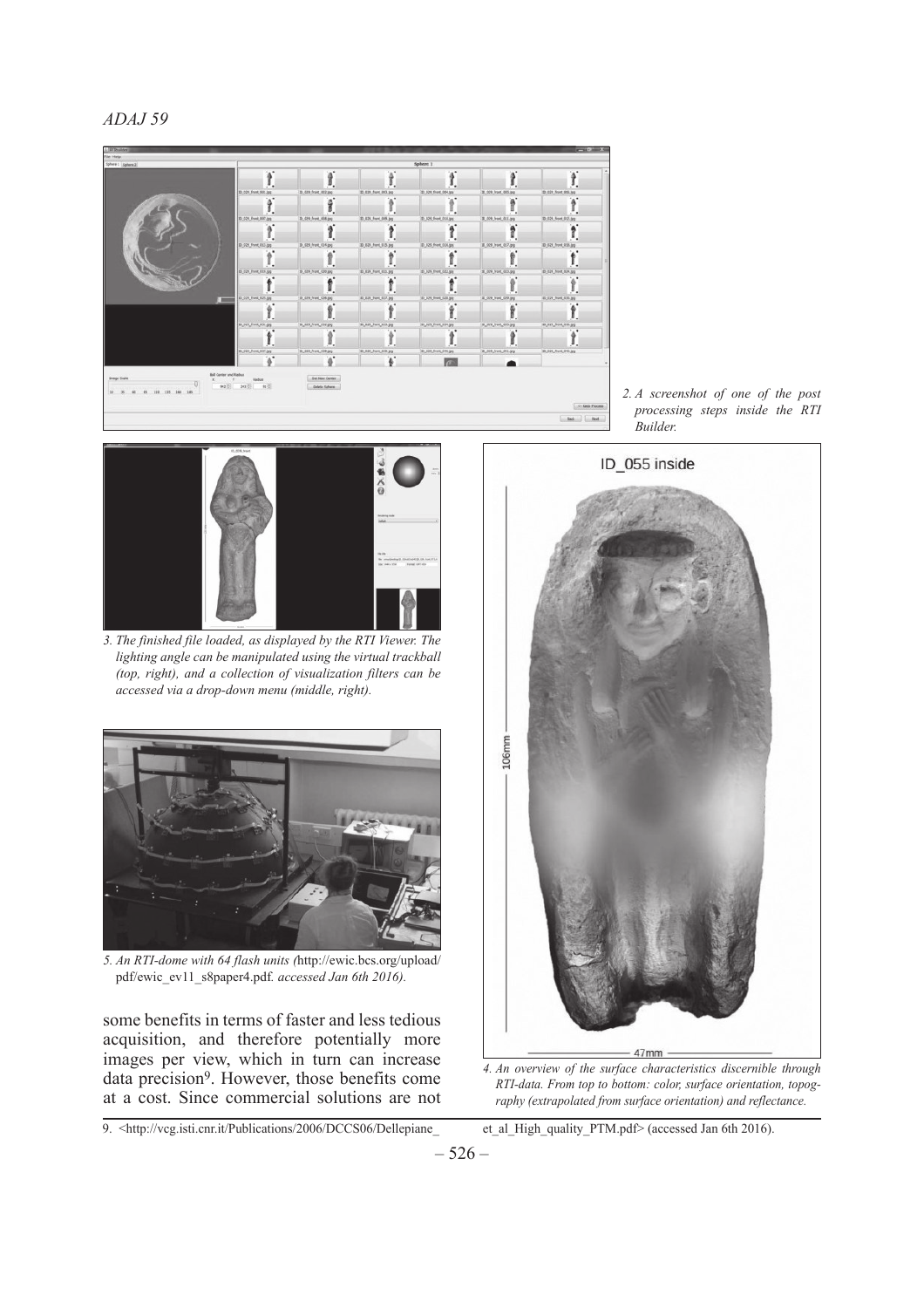#### *R. Hunziker-Rodewald et al.: The Franco-German Figurines Project*

available, the development and construction of such a device can be costly and time-consuming. Spare parts are almost unobtainable in Middle Eastern countries, especially on short notice, and ensuring a sufficient base of spare parts can be a very expensive matter. Furthermore, the intricate wiring of the light sources and micro-controller can require occasional onsite maintenance by a technical expert, the dome's fixed diameter narrows the size range of objects that can be captured, and its relatively large size can restrict its portability. This can be compensated by a modular setup, but assembling and disassembling on site can be time consuming, and lead to a lower structural integrity of the whole setup. Lastly, entering Near Eastern countries with electronic appliances of ambiguous origin and function can sometimes be difficult.

A free handed acquisition approach, on the other hand, offered many advantages for our project. The components on the whole are very little more expensive than regular photographic equipment, consisting of a DSLR camera, a hand held external flash unit, two wireless transmitter/receiver pairs, a copy stand and different sized reflective spheres. The equipment is inconspicuous enough to raise no flags at customs, and it is easy to ensure sufficient spare parts. It is structurally robust and can be adapted to a broad range of object sizes. As mentioned above, a manual approach means tedious and physically strenuous data  $acquisition<sup>10</sup>$ . In our case, this was compensated by a reduced number of shots per object view<sup>11</sup>.

A copy stand was chosen over a conventional tripod, because the single vertical mounting arm and resulting top-to bottom-view allows better light distribution around the object (**Fig. 6**). Furthermore, the camera can be focussed accurately by sliding the camera mounting plate down the mounting arm. As well as the camera fixture, stable positioning of the object is crucial, as the smallest movement can result in blurred RTI-files. After some trials with plasticine, a small box filled with chemically neutral sand was used to nest the objects and the reflective spheres. In cases where our own chemically neutral sand could not be imported due to



*6. Light distribution using a copy stand. The stand's arm prevents lighting from its direction, leaving a slight gap (horizontal, left).*



*7. A contraption made of aligned pottery gauges, used as a fixture for the figurines.*

national restrictions, a self-made contraption of three pottery gauges fitted in a row proved to be equally efficient (**Fig. 7**).

Concerning the camera itself, shooting with a DSLR is preferable, as it allows precise manual control for virtually all camera settings. Although we encountered many small figurine fragments, using a macro lens would have resulted in a much higher image distortion, as well as a very narrow depth of field. A standard kit zoom lens (18-55mm) was used initially, but we quickly observed significant image misalignment between pictures during post-processing, probably caused by vibration from the shutter

<sup>10.</sup> About 160 pictures were captured per figurine for this project. 11. However, given stationary use and nonrecurring import of

the equipment (i.e. an excavation project), a dome's benefits outweigh its disadvantages.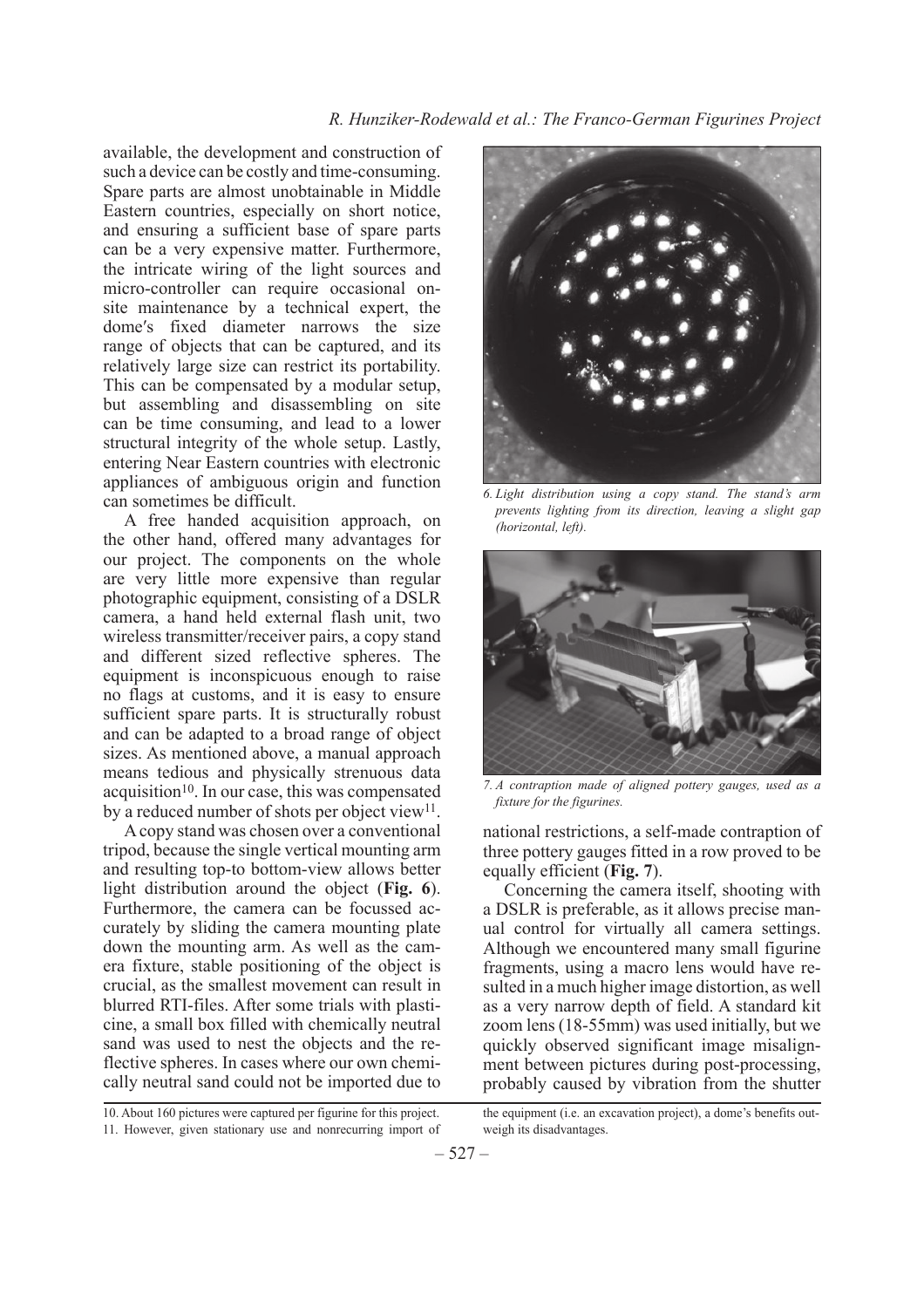slightly shifting the lens's zoom tube. For this reason, the kit lens was replaced by a 50mm fixed focal length lens, thus eliminating image misalignment, as well as minimizing distortion. Since the focus ring still tends to shift between shots in a vertical setup, tethered shooting using the camera manufacturer's photo studio software is advised. This way, the lens's internal servo motor can be used to fix the focus for the duration of a shoot, without the use of external mechanical aids. A hand-held wireless flash unit serves as the light source, enabling shorter exposure times. This means that ambient lighting can be largely disregarded. Additionally, higher f-stop values can be set, thus increasing the depth of field. In addition to the figurine itself, several objects have to be placed in the frame. These include at least two reflective spheres for the RTI-computation<sup>12</sup>, grey cards for white balance correction, as well as a label containing the object's ID-number. As mentioned above, 40 pictures with different lighting angles are taken for the obverse, reverse, and side views of the object; top and bottom views are captured as photographs only. In roughly ten to fifteen minutes, a figurine can be prepared, positioned and captured accordingly. During post processing, the alignment between the images for each series is checked and, if necessary, corrected. Prior to processing in the RTI-Builder, a composite mask is applied to each image series, removing the background and adding the text formatted ID-number and dimensions of the object (**Fig. 8**). Post-processing of each figurine takes roughly two and a half hours, with most time spent on manual background masking. However, adding this step allows for easy extraction of publication ready RTI-screenshots.

The process described here leaves much room for improvement. In retrospect, automatic acquisition would have been favorable, given slightly different circumstances. Some of the repetitive steps in our custom post-processing could surely be further automated using high level programming languages, depending on the availability of time and financial resources. Since the RTI-method does not return real 3Ddata (i. e. surface points with x, y and z values in space), combining it with photogrammetry



*8. A composite mask is applied to all photographs before further processing, discarding the background and adding the figurine's identification number and measurements.*

could close the gap between 2.5D and 3D-data. Both methods could easily be implemented as standard procedure in museums and excavations, regardless of individual technical sophistication or budgetary constraints. However, if projects do not have an open data policy13 for their files, they are of little or no value to researchers. For this reason, FGFP aims to make its RTI-files available online in the near future.

Regine Hunziker-Rodewald Old Testament Studies and History of the Near East Faculty of Protestant Theology

12. See FN 6. 13. Please refer to <http://www.openoasis.org/index.php?option=com\_content and view=article and id=130 and Itemid=390> (accessed Jan 6th 2016) for an introduction into the subject.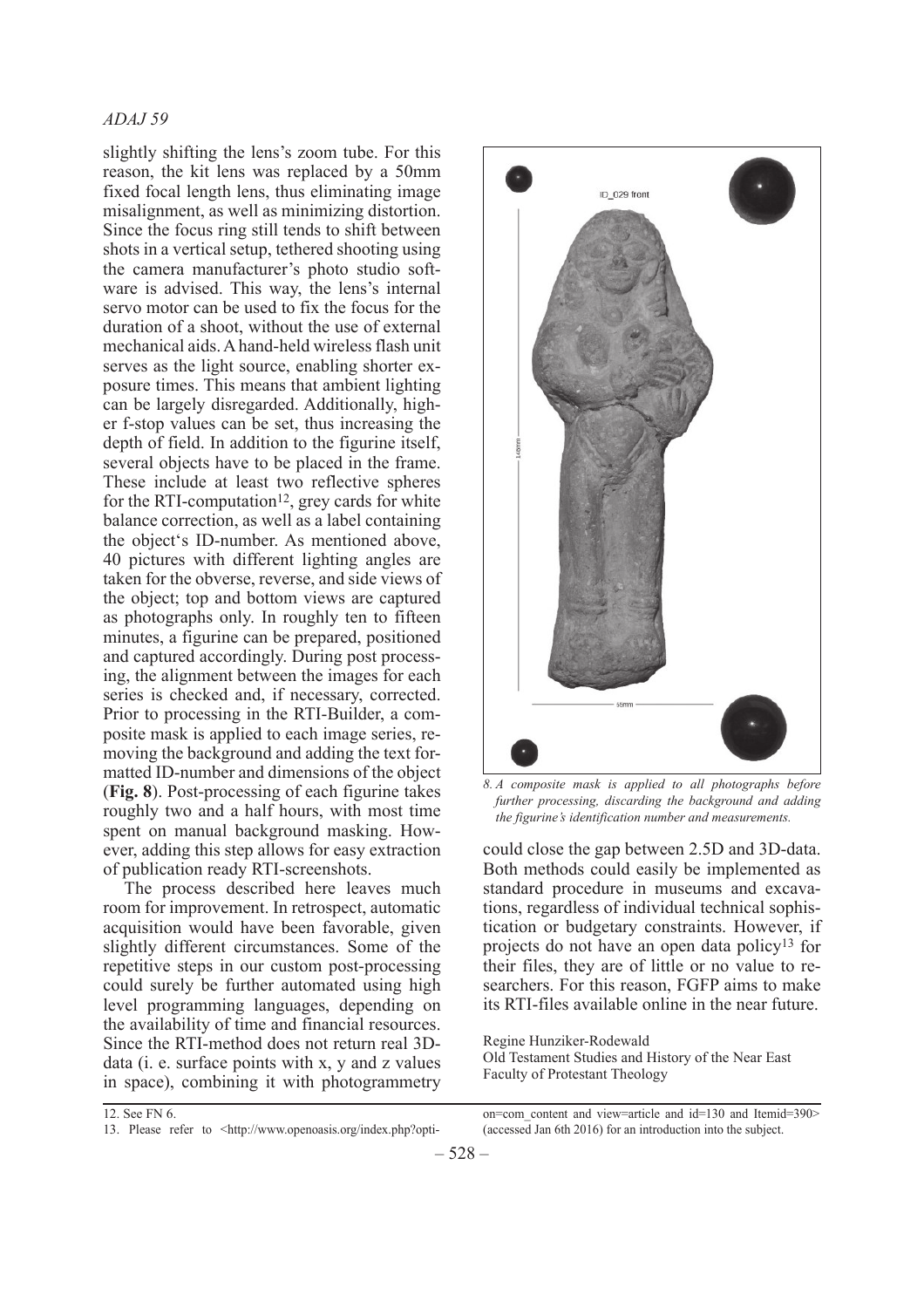University of Strasbourg 9 Place del′Université 67084 Strasbourg (France) rhunziker@unistra.fr

Astrid Nunn Near Eastern Archaeology Julius-Maximilians-Universität Würzburg Residenzplatz 2A 97070 Würzburg (Germany) astrid.nunn@uni-wuerzburg.de

Thomas Graichen Near Eastern Archeology and Computational Archaeology i3mainz - Institute for Spatial Information and Surveying Technology University of Applied Sciences Lucy-Hillebrand-Str. 2 55128 Mainz (Germany) tgraichen@web.de

#### **Bibliography**

Abou Assaf, A.

1980 Untersuchungen zur ammonitischen Rundbildkunst. *Ugarit-Forschungen* 12: 7-102.

Albertz, R.

2012 Personal Names and Family Religion. Appendix B. Personal Names: A comprehensive list. Pp. 245- 386;534-609 in R. Albertz and R. Schmitt (eds.), *Family and Household Religion in Ancient Israel and the Levant. Winona Lake IN, Eisenbrauns.*

Amiet, P., Benoit, A., Zayadine, F. (eds.).

- 1986 *La Voie royale : 9000 ans d'art au royaume de Jordanie. Catalogue de l'exposition du Musée du Luxembourg, 26 novembre 1986-25 janvier 1987*. Paris, Association française d'action artistique. Amr, A.-J.
- 
- 1980 *A Study of the Clay Figurines and Zoomorphic Vessels of Trans-Jordan during the Iron Age. With Special Reference to their Symbolism and Function.* PhD thesis. University of London.
- Bartlett, J.R.
- 1989 *Edom and Edomites*. JSOT sup 77. Sheffield, JSOT Press.
- Beaulieu, P.A.
- 2005 World Hegemony, 900–300 BC. Pp. 48-61 in D.C. Snell (ed.), *A Companion to the Ancient Near East*. Blackwell Companions to the Ancient World. Ancient History. Malden MA, Blackwell Publishing.
- Benedettucci, F.
- 1998 The Iron Age. Pp. 110-127 in M. Piccirillo and E. Alliata (eds.), *Mount Nebo. New Archaeological Excavations 1967-1997*. Studium Biblicum Franciscanum. Collectio Maior 27. Jerusalem, Studium Biblicum Franciscanum.
- Beyer, D. and Laroche-Traunecker, F.
- 2006 Nouveaux fours de potiers dans le secteur des temples de Mari: notes préliminaires. Pp. 305-311 in P. Butterlin, M. Lebeau, J.-Y. Monchambert,

J.L. Montero Fenollós and B. Muller (eds.), *Les espaces syro-mésopotamiens. Dimensions de l'expérience humaine au Proche-Orient ancien*. Volume d'hommage offert à Jean-Claude Margueron. Subartu XVII. Turnhout, Brepols. Bienkowski, P. (ed.).

1991 *The Art of Jordan: Treasures from an Ancient Land*. Phoenix Mill, Alan Sutton Publishing in association with Trustees of the National Museums and Galleries on Merseyside.

2002 *Busayra. Excavations by Crystal-M. Bennett 1971-1980*. British Academy Monographs in Archaeology No. 13. Oxford, Oxford University Press.

Dabrowski, B.

2009 Terracotta Figurines From Tell Hesban and Vicinity. Pp. 59-89 in P.J. Ray (ed.), *Hesban 12. Small Finds: Studies of Bone, Iron, Glass, Figurines, and Stone Objects from Tell Hesban and Vicinity.* Berrien Springs MI, Andrews University Press.

Darby, E.

2014 *Interpreting Judean Pillar Figurines. Gender and Empire in Judean Apotropaic Ritual*. FAT 2. Reihe 69. Tübingen, Mohr Siebeck.

Daviau, P.M.M.

- 2002 *Excavations at Tall Jawa, Jordan. Vol. II: The Iron Age Artefacts*. Culture and History of the Ancient Near East 11/2. Leiden, Brill.
- 2003 *Excavations at Tall Jawa, Jordan. Vol. I: The Iron Age Town*. Culture and History of the Ancient Near East 11/1. Leiden, Brill.
- 2008 Ceramic Architectural Models from Transjordan and the Syrian Tradition. Pp. 293-308 in H. Kühne, R.M. Czichon and F.J. Kreppner (eds.), *Proceedings of the 4th International Congress of the Archaeology of the Ancient Near East 29 March – 3 April 2004, Freie Universität Berlin. Vol. 1: The Reconstruction of Environment: Natural Resources and Human Interrelations through Time. Art History: Visual Communication, Wiesbaden, Harrassowitz.*
- 2012 Diversity in the Cultic Setting. Temples and Shrines in Central Jordan and the Negev. Pp. 435-458 in J. Kamlah (ed.), *Temple Building and Temple Cult. Architecture and Cultic Paraphernalia of Temples in the Levant (2.–1. Mill. B.C.).* ADPV 41. Wiesbaden, Harrassowitz.
- 2014 The Coroplastics of Transjordan. Forming Techniques and Iconographic Traditions in the Iron Age. Pp. 1-11 in S. Langin-Hooper (ed.), *'Figuring out' the Figurines of the Ancient Near East*. Occasional Papers in Coroplastic Studies 1, Lulu.com, Association for Coroplastic Studies.
- Daviau, P.M.M. and Steiner, M.
- 2000 A Moabite Sanctuary at Khirbat al-Mudayna. *BASOR* 320: 1-21.

Daviau, P.M.M., Chadwick, R., Steiner, M., Weigl, M., Dolan, A., McQuinn, Z., Mulder-Hijmans, N., Judd, M.A. and Ferguson, J.

2006 Excavation and Survey at Khirbat al-Mudayna and its Surroundings. Preliminary Report of the